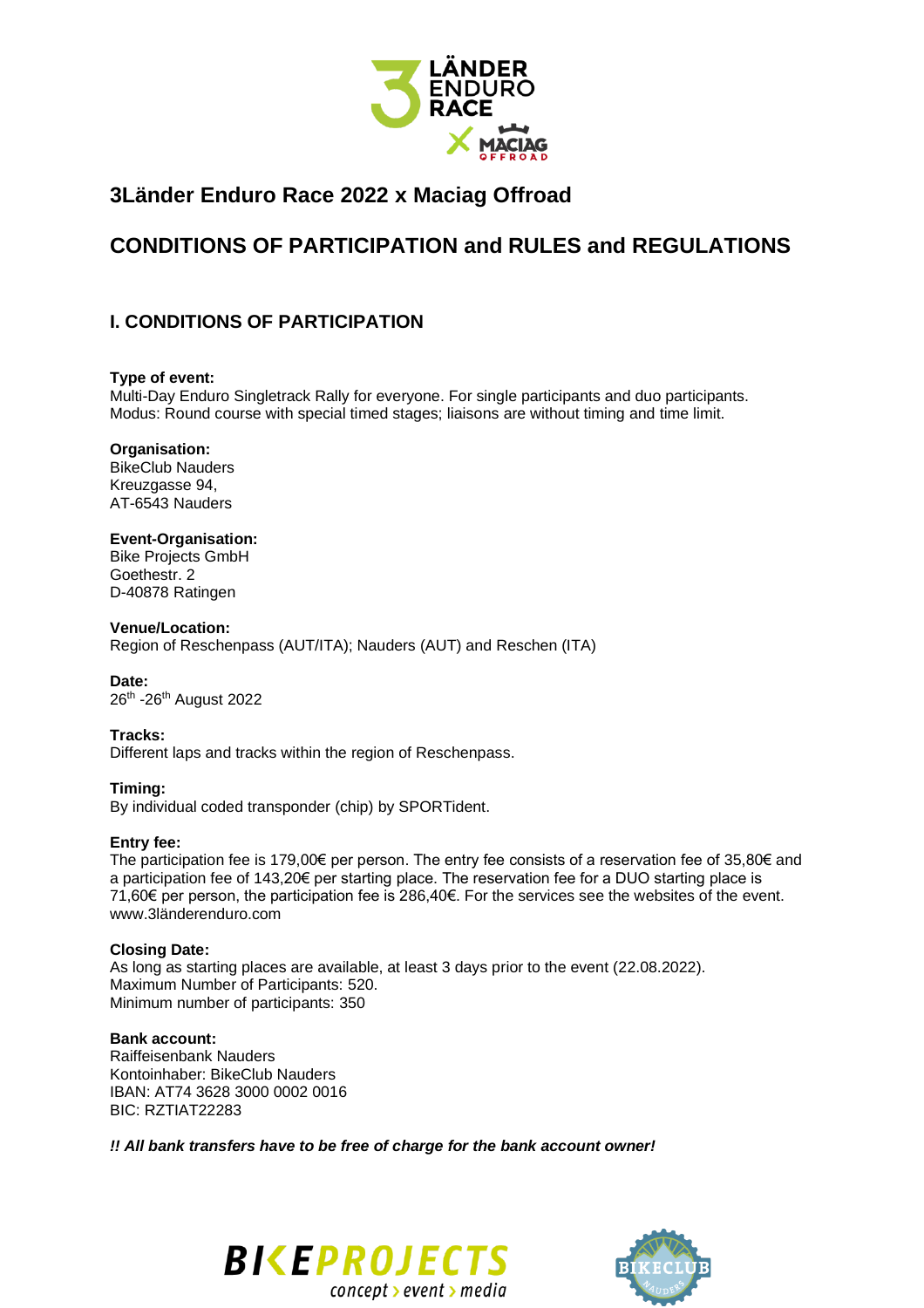

## **Registration:**

Register exclusively via the registration form on the web. In exceptional cases a message by e-mail will be accepted if all the necessary details from the registration form are supplied. After completing the registration on the internet, the participant receives a confirmation with a request to pay the registration fee and the necessary bank details. Once payment is received the participant will receive a confirmation of registration.

IMPORTANT: Only after receipt of payment and registration confirmation the registration is binding and the starting place guaranteed. On www.3länderenduro.com you are currently informed if the starter limiting quota is reached.

## **Preconditions for participation:**

Everyone aged 18 or higher is allowed to participate (participants must turn 18 in the year of the event). With his start, the rider accepts the tracks suitability and conditions. The participants will acquire deliberately any possible risks and threats for themselves, even those that result of underestimating the degree of difficulty of the trail or his ability to ride. The participant is responsible also for his own gear (e.g. protection, full-face helmet etc.) For certain sessions or stages the organizer can define to wear protection. Basically riders must wear a helmet, even on liaison stages without timing! For all stages knee/shin guards are mandatory, elbow and dorsal protection is recommended.

Participants who offend against these rules will get a time penalty of 2 minutes; repeated offences will cause a complete disqualification.

### **Cancellation of the event / Refund:**

In the event of withdrawal from the event, the starting fee cannot be refunded, nor can a starting place be passed on to a substitute driver. The participant can take out a cancellation insurance to cover the risks of cancellation.

If the event is cancelled due to force majeure, any refund of the entry fee is excluded. This also includes the officially ordered closure of access roads to the venue, which precludes the event from being held. In the event of cancellation by the organizer for serious or overriding safety reasons, there is also no entitlement to a refund of the entry fee.

### **Regulation in case of cancellation of the event due to force majeure:**

In case of cancellation of the event due to force majeure, exceptional weather situation, a number of participants below the minimum number of participants, pandemic long and/or official order, only the participation fee can be refunded. The reservation fee is not refundable.

### **General declaration:**

By registering to participate or making payment of the entry fee, the Participant confirms that his/her registration data is correct and that he/she has read and acknowledges the Conditions of Participation and the Competition Rules. The Participant further undertakes to be of adequate physical condition at the time of the event and to only compete if he/she is free from any medical complaints.

### **Declaration of non-liability:**

Participation is at your own risk. By registering the participant assure to own a valid accident and liability insurance at the time of the event. The participant explained that his training and health status meets the requirements of the race. Organizer BikeClub Nauders reserves subsequent amendments to the rules, the route and the tender. BikeClub Nauders takes no liability for loss or damage of personal property. Similarly, the organizer is not liable for any damage incurred during transportation of bicycles on motor vehicles, trailers or in the use of lifts.

#### **Risks:**

The participant is fully aware of the dangers which the exercise of extreme sports, especially mountain biking is connected, e.g. hazards caused by fatigue during the competition. The participant acknowledges that the aiming excellent performance involves certain risks. The participants accept that with the exercise of such a competitive sport, life and physical safety can be compromised.

This includes threats to all in the competition, particularly due environmental and atmospheric conditions, technical equipment, hazards of public roads and natural and artificial obstacles. In the



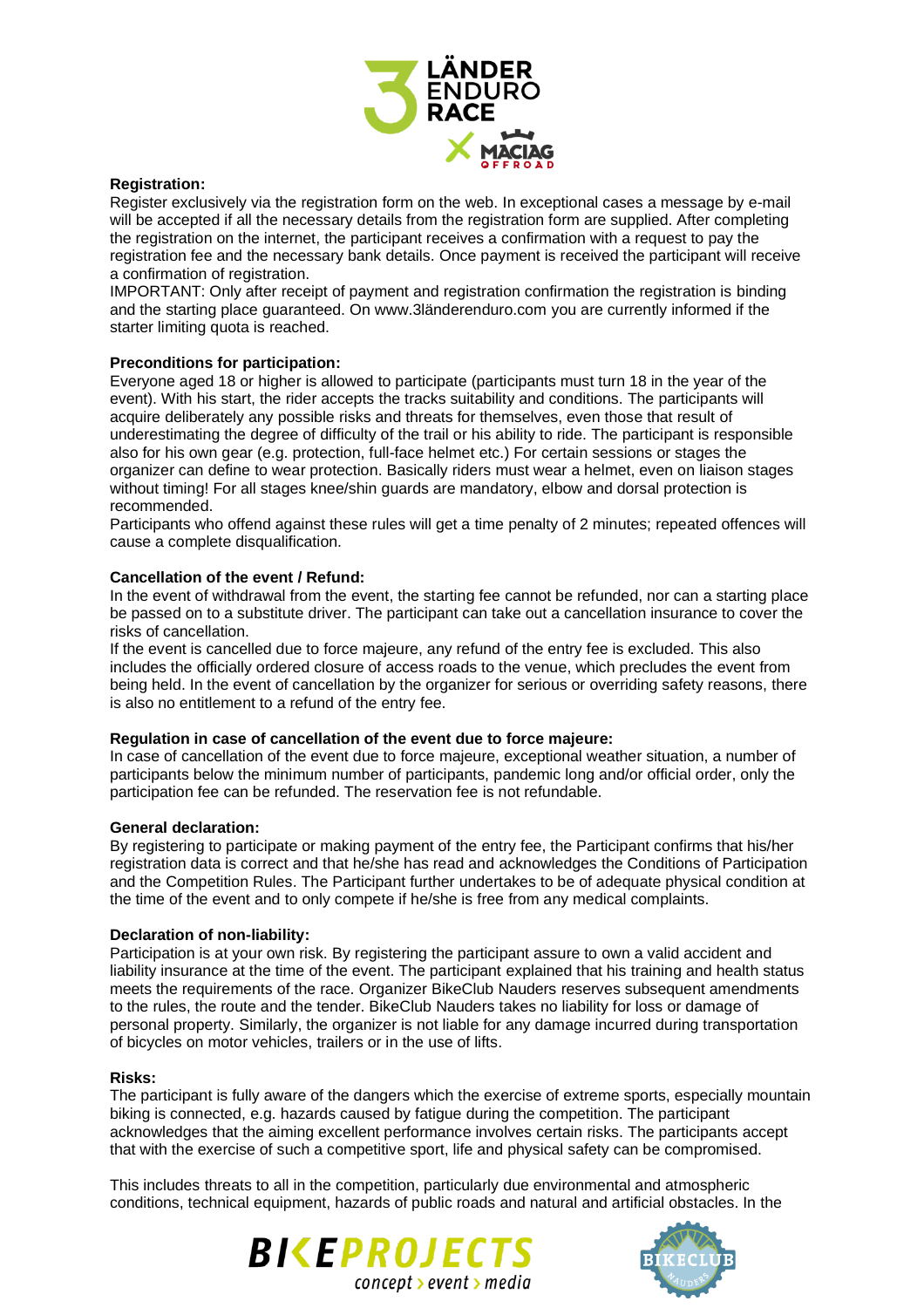

case of driving on public roads the participants accept the rules of the local road traffic regulations. The participant shall ensure that the dates of his message are correct and he read and recognizes the tender, the disclaimer, conditions of participation and the regulations.

## **Informed consent circulation of pictures/use of rights**

As participant of the 3Länder Enduro Race I agree that pictures and videos of mine can be taken by the organizer (respectively commissioned photographers/filmers) in the context of my participaton at the event. I agree that these pictures can be published and publicly exposed in connection to the 3Länder Enduro Race and each of the three single races. Furthermore I agree that pictures, videos, film tapes and interviews with my participation are allowed to published in media, press, radio and TV broadcasting, advertising, books, fotomechanical copying and video tapes.

A publication takes place in the Internet mainly on the websites of the organizer, the sponsors and partners as well as media partners.

I declare to assign an unrestricted right on eventual rights on my pictures to the organizer of the 3Länder Enduro Race. I agree that I won't receive a salary for my depiction on pictures and videos produced.

I declare that the organizer of the event has pointed out that I'm not able to declare any copyright law on the pictures and films produced. I agree that the organizer owns the exclusive and unrestricted rights of use of the pictures and videos that are taken of my person. I agree that I can use pictures and films with my participation (made by commissioned photographers/filmers) only with an official agreement of the organizer. This means, I'm only allowed to publish, copy and publically customize pictures/videos of mine with an official agreement of the organizer.

## **Privacy & data security**

All submitted data will only be used in context with your registration. This includes data transfer to the company: SPORTident GmbH, who are working on the organization and registration of the event. Your data will only be transferred to the sponsors/partner of the 3Länder Enduro Race and – if you request this – to the regional tourism bureau in case of requested support for accomodation services. Your agreement of data transfer can be cancelled at any time – in this case please send us an e-mail: info@3laenderenduro.com

# **IMPORTANT NOTE:**

The Distance Selling Act does not apply to the contract concluded with BikeClub Nauders (see § 1 chapter 3, No. 6 FernAbsG). This implies that a two-week withdrawal is excluded. Each application thus is directly binding after confirmation by BikeClub Nauders and/or the organization of the 3LänderEnduro Race.

*The right of revocation is excluded according to § 312g Abs. 2 Nr. 9 BGB.*



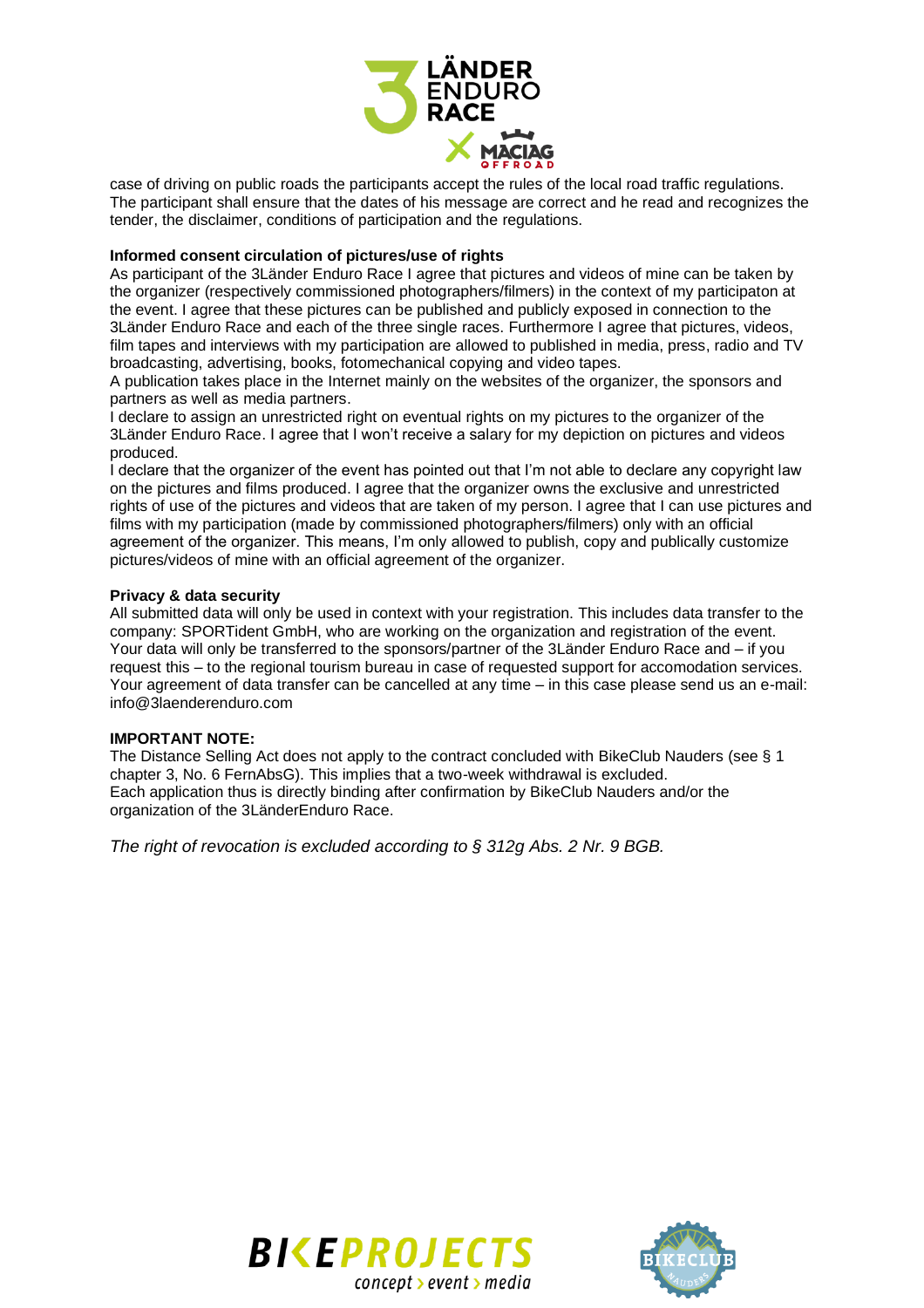

# **II. RULES and REGULATIONS**

# **1. Procedure of 3Länder Enduro Race**

The 3Länder Enduro Race includes the following elements:

1. Voluntary training on special sections of the course on Friday or/and Saturday. Starting at 9 am. Training only on special stages which are announced by the organizer.

2. compulsory training: Should the character and demand of a track require it, the organizer can arrange a compulsory training for certain track sections in advance. These must be inspected at least once before the start of the race. The inspection will be checked by means of transponder and marshals. In case of missing inspection the organizer can deny the participant the start.

3. prologue (compulsory) on Friday from approx. 4 pm. Prologue also serves to determine the starting order; riders not participating in the prologue will receive the worst time in their class plus a time penalty of 5 seconds.

4. 3Länder Enduro Race Session1: Saturday, 28.08.2021, start 08:20 am.

5. 3Länder Enduro Race Session2: Sunday, 29.08.2021, start 08:20 am.

It is not allowed to leave the marked track, not even on the liaison tracks. A violation will be punished with a time penalty of 3 minutes.

# **2. racecourse/timekeeping**

The courses are only partially known to the participants in advance (see course inspection on Friday). All other parts of the course will be announced on site. The start will be in small groups of about 12 participants and neutralized. Timing will only take place on the marked special stages; the participants will start individually and at intervals of 20-30 seconds into the stages. The entry is controlled by the so-called "Gate Director". The teams of 2 start together within max. 3 sec. distance. At the finish of each stage the time is automatically taken (stored on the transponder).

In the teams of 2, the times of BOTH riders are determined. However, the time of the SLOWEST rider on the respective stage will always be taken into account. The beginning of the timing will be announced by signs in time or the "Gate Director" will stand there. The end of each stage is announced in advance by signs "Finish 50 m"; the finish is signaled visibly or, depending on the positioning, additionally secured by a marshal. After the end of the stage the participants drive on neutralized track to the next stage, at the end to the start/finish area. There the memory chip will be evaluated.

# **2.1 Procedure of Race/Timing:**

The starting order for the prologue is in the order of the start number. For the Duo teams, the time of the slower driver of the team is evaluated for the prologue.

For the starting order on Saturday the result of the prologue is taken as a basis, the starting order is determined by the race control. As a rule, the slower drivers and teams start first, the fastest drivers and teams last. Changes are possible.

On Sunday the participants (individual riders and Duos) start on the basis of the intermediate classification; usually slower riders first, faster riders last.

# **3. General regulations**

# **3.1 Technical rules**

Participants of the 3Länder Enduro Race are allowed to start with 26-/27,5, 27,5 Plus and 29 inch-Mountainbikes. Fatbikes are accepted, too. Participants have to ride the same bike for all stages, no changes of the front and rear suspension is allowed. So called E-Bikes and Pedelecs or any support by electric power is not allowed. Frame and fork are marked with a (removable) sticker before the start. This is controlled during the competition by our marshals.

May be changed/replaced: Hoses and coats, seat posts and other components. The marked parts must NOT be replaced: Frame, suspension fork and wheels. If the marked parts are to be replaced, please contact the organizer. If an exchange is allowed, there will be a time penalty of 2 minutes. In the case of irreparable defects that do not allow the race to continue (e.g. frame breakage), the organizer must be contacted regarding the exchange of materials. If the rider leaves the track for the purpose of repairing or replacing even unmarked parts, there will be a time penalty of 3 minutes.